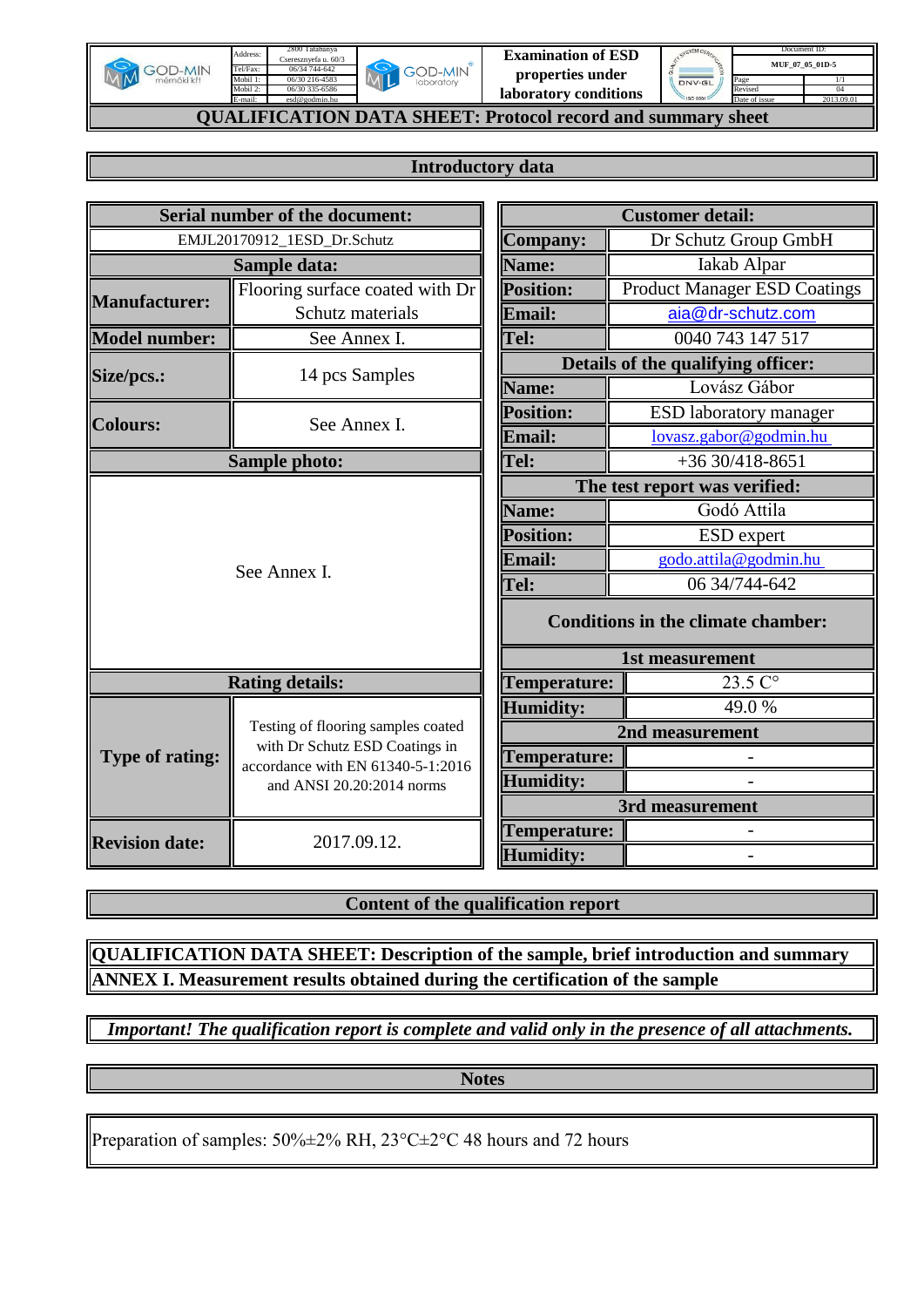

[e](mailto:esd@godmin.hu)sd@godmin.hu

Mobil 1: Tel/Fax: Mobil 2: E-mail:

Address:



| STEM CEATING  |               | Document ID:    |
|---------------|---------------|-----------------|
|               |               | MUF 07 05 01D-5 |
| <b>DNV-GL</b> | Page          |                 |
|               | Revised       | 04              |
| S ISO 900     | Date of issue | 2013.09.01      |

# **QUALIFICATION DATA SHEET: Protocol record and summary sheet**

### **Refference documents**

IEC 61340-5-1:2016 - Electrostatics – Part 5-1: Protection of electronic devices from electrostatic phenomena – General requirements

ANSI-ESD S20.20:2014 - For the Development of an Electrostatic Discharge Control Program for – Protection of Electrical and Electronic Parts, Assemblies and Equipment (Excluding Electrically Initiated Explosive Devices)

### **Data of the measuring instruments used during the review**

| <b>Type</b>                                 | <b>Model</b> | Serial number | n name:    | Calibratio   Calibration   <br>number: | <b>Calibration</b><br>validity: |
|---------------------------------------------|--------------|---------------|------------|----------------------------------------|---------------------------------|
| <b>Megohmmeter</b>                          | AIJGO-61     | 0022          | Kalibra 59 | K/62092                                | 2018.02.28.                     |
| <b>Temperature</b><br>and humidity<br>meter | AIJGO-61     | 22            | Kalibra 59 | K/62092                                | 2018.02.28.                     |

#### **Measurement Parameters and Legend**

| <b>11</b> <sub>D-D</sub> | $\Box$ Point to point resistance |
|--------------------------|----------------------------------|
| <b>A</b> gp              | Point to grounding resistance    |
| <b>ANSVS.</b>            | <b>System resistance</b>         |

#### **Summary**

Based on qualification measurements carried out under normal environmental conditions, it can be concluded that the flooring samples coated with the Dr Schutz ESD Sealers meet the requirements of IEC 61340-5-1:2016 and ANSI/ESD 20.20 International ESD standards. From the measurements made with the copper grounding electrode it can be stated that from the ESD point of view, the surface treatment with Dr Schutz coatings improves the homogeneity of the floors independently of the layer system,so that floors properly ground the mobile devices like wagons, charts, chairs, etc. The results also show that the test surfaces coated with Dr Schutz ESD coatings improve the suitability of floor and human system resistance.

| Date of completion of the report: | no<br>$\overline{\phantom{a}}$ . |
|-----------------------------------|----------------------------------|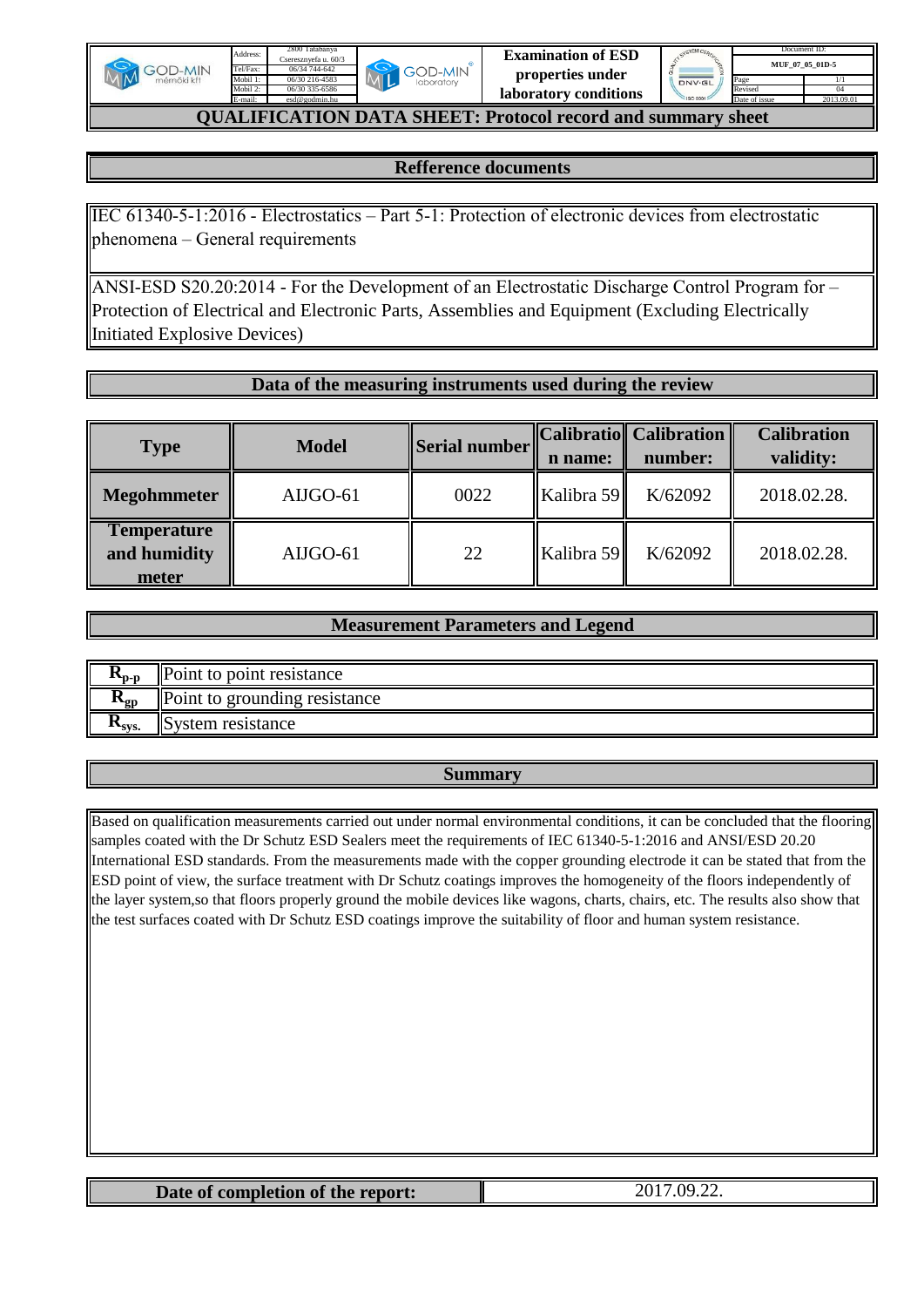|                  | <b>GOD-MIN</b><br>mérnöki kf   | 2800 Tatabanya<br>Address:<br>Cseresznyefa u. 60/3<br>Tel/Fax:<br>06/34 744-642<br>06/30 216-4583<br>Mobil 1:<br>Mobil 2:<br>06/30 335-6586 | <b>GOD-MIN</b><br>laboratory                |                            |                                     |                         | Document code<br>MUF_07_05_01D-5<br>DNV-GL<br>04<br>Revised |             |                    |      |                                       |                    |      |                      |                                                               |
|------------------|--------------------------------|---------------------------------------------------------------------------------------------------------------------------------------------|---------------------------------------------|----------------------------|-------------------------------------|-------------------------|-------------------------------------------------------------|-------------|--------------------|------|---------------------------------------|--------------------|------|----------------------|---------------------------------------------------------------|
|                  |                                | <b>Measurement results</b>                                                                                                                  |                                             |                            |                                     | <b>Register number:</b> |                                                             |             |                    |      | EMJL20170912 1ESD Dr.Schutz           |                    |      | <b>Review date:</b>  | 2017.09.12.                                                   |
|                  |                                | Type of ESD floor for tests                                                                                                                 |                                             |                            | <b>Required measurement results</b> |                         |                                                             |             |                    |      | <b>Comparison of measured results</b> |                    |      |                      |                                                               |
|                  |                                |                                                                                                                                             |                                             |                            |                                     |                         | <b>Mesurement 1</b>                                         |             |                    |      | <b>Measurement 2</b>                  |                    |      | <b>Measurement 3</b> |                                                               |
| Sample<br>number | <b>Floor</b> type              | <b>Measured points</b>                                                                                                                      | t types                                     |                            | Limits                              | Date:                   |                                                             | 2017.09.12. | Date:              |      | $2017---$                             | Date:              |      | $2017.---$           | <b>Notes</b>                                                  |
|                  |                                |                                                                                                                                             | Measuremen                                  | Low                        | High                                | Measure<br>d value      | Unit                                                        | Compliance  | Measure<br>d value | Unit | Compliance                            | Measure<br>d value | Unit | Compliance           |                                                               |
|                  |                                |                                                                                                                                             |                                             |                            |                                     |                         |                                                             |             |                    |      |                                       |                    |      |                      |                                                               |
|                  | Material:<br><b>STO POX KU</b> | between points 1 and 2                                                                                                                      | $R_{p-p}$                                   | $1.0 \times 10^4 \Omega$   | $1.0\times10^9$ $\Omega$            | 173                     | $k\Omega$                                                   | OK          |                    |      |                                       |                    |      |                      | Original floor                                                |
|                  | 615                            | between points 3 and 4                                                                                                                      | $\mathbf{R}_{\mathbf{p}\text{-}\mathbf{p}}$ | $1.0\times10^4$ Ω          | $1.0\times10^9$ $\Omega$            | 298                     | $k\Omega$                                                   | OK          |                    |      |                                       |                    |      |                      |                                                               |
|                  | (original<br>flooring)         | between points 5 and 6                                                                                                                      | $R_{p-p}$                                   | $1.0{\times}10^4$ $\Omega$ | $1.0 \times 10^9 \Omega$            | 278                     | $k\Omega$                                                   | OK          |                    |      |                                       |                    |      |                      | Coated floor                                                  |
|                  | Dr. Schutz                     | between points 9 and 7                                                                                                                      | $\mathbf{R}_{\mathbf{p}\text{-}\mathbf{p}}$ | $1.0 \times 10^4 \Omega$   | $1.0\times10^9$ $\Omega$            | 111                     | $k\Omega$                                                   | OK          | $\overline{a}$     |      |                                       |                    |      |                      | Relation between the original and the<br>coated floor surface |
| Sample 2017_01   | material<br>lavout: ESD        | between point 9 and grounding                                                                                                               | $\mathbf{R}_{\text{gp}}$                    | $1.0\times10^4$ $\Omega$   | $1.0\times10^9$ $\Omega$            | 98.4                    | $k\Omega$                                                   | OK          |                    |      |                                       |                    |      |                      | Original floor                                                |
|                  | <b>Color Base 2</b><br>coats   | between point 7 and grounding                                                                                                               | $R_{gp}$                                    | $1.0\times10^4$ $\Omega$   | $1.0 \times 10^9 \Omega$            | 879                     | $k\Omega$                                                   | OK          |                    |      |                                       |                    |      |                      | Coated floor                                                  |
|                  | <b>ESD TopCoat</b>             | between point 9 and grounding<br>(copper earth electrode)                                                                                   | $\mathbf{R}_{\text{gp}}$                    | $1.0\times10^4$ $\Omega$   | $1.0\times10^{9} \Omega$            | 100                     | $G\Omega$                                                   | <b>NOK</b>  |                    |      |                                       |                    |      |                      | Original floor                                                |
|                  | 1 coat                         | between point 7 and grounding<br>(copper earth electrode)                                                                                   | $\mathbf{R}_{\text{gp}}$                    | $1.0\times10^4$ $\Omega$   | $1.0\times10^9$ $\Omega$            | 9.41                    | $M\Omega$                                                   | OK          | $\overline{a}$     |      |                                       |                    |      |                      | Coated floor                                                  |
|                  |                                | <b>System measurement to</b><br>original floor                                                                                              | $R_{sys.}$                                  |                            | $1.0\times10^9$ $\Omega$            | 13.8                    | $M\Omega$                                                   | OK          |                    |      |                                       |                    |      |                      | Original floor                                                |
|                  |                                | <b>System measurement to</b><br>coated floor                                                                                                | $\mathbf{R}_{\textrm{sys.}}$                |                            | $1.0 \times 10^9 \Omega$            | 6.36                    | $M\Omega$                                                   | OK          |                    |      |                                       |                    |      |                      | Coated floor                                                  |
|                  | Material:<br><b>STO POX KU</b> | between points 1 and 2                                                                                                                      | $R_{p-p}$                                   | $1.0\times10^4$ $\Omega$   | $1.0\times10^9$ $\Omega$            | 157                     | $k\Omega$                                                   | OK          |                    |      |                                       |                    |      |                      | Original floor                                                |
|                  | 611<br>(original               | between points 3 and 4                                                                                                                      | $R_{p-p}$                                   | $1.0\times10^4$ $\Omega$   | $1.0\times10^9$ $\Omega$            | 324                     | $k\Omega$                                                   | OK          |                    |      |                                       |                    |      |                      | Coated floor                                                  |
|                  | flooring)                      | between points 5 and 6                                                                                                                      | $\mathbf{R}_{\mathbf{p}\text{-}\mathbf{p}}$ | $1.0{\times}10^4$ $\Omega$ | $1.0\times10^9$ $\Omega$            | 900                     | $k\Omega$                                                   | OK          | $\overline{a}$     |      |                                       |                    |      |                      |                                                               |
|                  | Dr. Schutz                     | between points 9 and 7                                                                                                                      | $R_{p-p}$                                   | $1.0\times10^4$ $\Omega$   | $1.0\times10^9$ $\Omega$            | 110                     | $k\Omega$                                                   | OK          |                    |      |                                       |                    |      |                      | Relation between the original and the<br>coated floor surface |
|                  | material<br>lavout: ESD        | between point 9 and grounding                                                                                                               | $R_{gp}$                                    | $1.0\times10^4$ Ω          | $1.0\times10^9$ $\Omega$            | 25.7                    | $k\Omega$                                                   | OK          |                    |      |                                       |                    |      |                      | Original floor                                                |
| Sample 2017_02   | <b>Color Base 2</b><br>coats   | between point 7 and grounding                                                                                                               | $\mathbf{R}_\text{gp}$                      | $1.0 \times 10^4 \Omega$   | $1.0\times10^9$ $\Omega$            | 26.4                    | $k\Omega$                                                   | OK          | $\overline{a}$     |      |                                       |                    |      |                      | Coated floor                                                  |
|                  | <b>ESD TopCoat</b>             | between point 9 and grounding<br>(copper earth electrode)                                                                                   | $\mathbf{R}_{\text{gp}}$                    | $1.0\times10^4$ $\Omega$   | $1.0\times10^9$ $\Omega$            | 100                     | $G\Omega$                                                   | <b>NOK</b>  |                    |      |                                       |                    |      |                      | Original floor                                                |
|                  |                                | between point 7 and grounding<br>(copper earth electrode)                                                                                   | $R_{gp}$                                    | $1.0\times10^4$ $\Omega$   | $1.0\times10^9$ $\Omega$            | 277                     | $k\Omega$                                                   | OK          |                    |      |                                       |                    |      |                      | Coated floor                                                  |
|                  |                                | <b>System measurement to</b><br>original floor                                                                                              | $R_{sys.}$                                  | $\sim$                     | $1.0\times10^9$ $\Omega$            | 625                     | $M\Omega$                                                   | OK          | $\sim$             |      |                                       |                    |      |                      | Original floor                                                |
|                  |                                | <b>System measurement to</b><br>coated floor                                                                                                | $\mathbf{R}_{\textrm{sys.}}$                |                            | $1.0\times10^9$ $\Omega$            | 7.74                    | $M\Omega$                                                   | OK          |                    |      |                                       |                    |      |                      | Coated floor                                                  |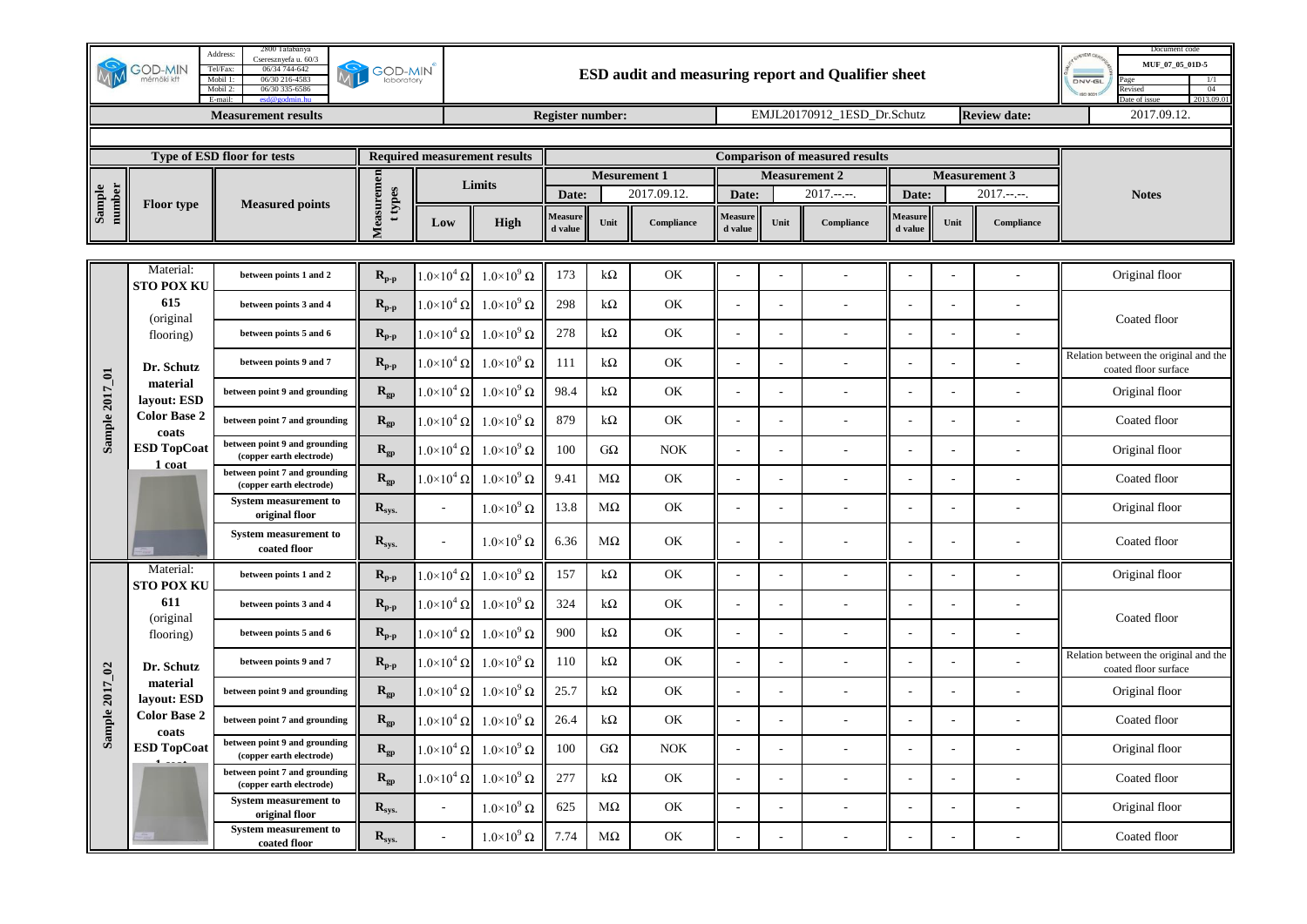|                  | <b>GOD-MIN</b><br>mérnöki kfl             | 2800 Tatabanya<br>Address:<br>Cseresznyefa u. 60/3<br>Tel/Fax:<br>06/34 744-642<br>Mobil 1:<br>06/30 216-4583<br>06/30 335-6586<br>Mobil 2: | <b>GOD-MIN</b><br>laboratory                |                          |                                     |                         |           |                     |                          |                      | ESD audit and measuring report and Qualifier sheet |                           |      |                      | Document code<br>MUF 07 05 01D-5<br><b>DNV-GL</b><br>04<br>Revised<br>2013.09.0 |
|------------------|-------------------------------------------|---------------------------------------------------------------------------------------------------------------------------------------------|---------------------------------------------|--------------------------|-------------------------------------|-------------------------|-----------|---------------------|--------------------------|----------------------|----------------------------------------------------|---------------------------|------|----------------------|---------------------------------------------------------------------------------|
|                  |                                           | <b>Measurement results</b>                                                                                                                  |                                             |                          |                                     | <b>Register number:</b> |           |                     |                          |                      | EMJL20170912 1ESD Dr.Schutz                        |                           |      | <b>Review date:</b>  | 2017.09.12.                                                                     |
|                  |                                           | Type of ESD floor for tests                                                                                                                 |                                             |                          | <b>Required measurement results</b> |                         |           |                     |                          |                      | <b>Comparison of measured results</b>              |                           |      |                      |                                                                                 |
|                  |                                           |                                                                                                                                             |                                             |                          |                                     |                         |           | <b>Mesurement 1</b> |                          | <b>Measurement 2</b> |                                                    |                           |      | <b>Measurement 3</b> |                                                                                 |
| Sample<br>number | <b>Floor</b> type                         | <b>Measured points</b>                                                                                                                      | t types                                     |                          | Limits                              | Date:                   |           | 2017.09.12.         | Date:                    |                      | $2017.---$                                         | Date:                     |      | $2017.---$           | <b>Notes</b>                                                                    |
|                  |                                           |                                                                                                                                             | Measuremen                                  | Low                      | High                                | Measure<br>d value      | Unit      | Compliance          | Measure<br>d value       | Unit                 | $\label{eq:compliance} \textbf{Compliance}$        | <b>Measure</b><br>d value | Unit | Compliance           |                                                                                 |
|                  |                                           |                                                                                                                                             |                                             |                          |                                     |                         |           |                     |                          |                      |                                                    |                           |      |                      |                                                                                 |
|                  | Material:<br><b>STO POX KU</b>            | between points 1 and 2                                                                                                                      | $\mathbf{R}_{\mathbf{p}\text{-}\mathbf{p}}$ | $1.0\times10^4$ $\Omega$ | $1.0\times10^9$ $\Omega$            | 1.73                    | $M\Omega$ | OK                  |                          |                      |                                                    |                           |      |                      | Original floor                                                                  |
|                  | 613<br>(original                          | between points 3 and 4                                                                                                                      | $R_{p-p}$                                   | $1.0\times10^4$ $\Omega$ | $1.0 \times 10^9 \Omega$            | 275                     | $k\Omega$ | $\mathrm{OK}$       | J.                       | $\sim$               |                                                    |                           |      |                      | Coated floor                                                                    |
|                  | flooring)                                 | between points 5 and 6                                                                                                                      | $R_{p-p}$                                   | $1.0 \times 10^4 \Omega$ | $1.0\times10^9$ $\Omega$            | 660                     | $k\Omega$ | OK                  | Ĭ.                       |                      |                                                    |                           |      |                      |                                                                                 |
|                  | Dr. Schutz                                | between points 9 and 7                                                                                                                      | $R_{p-p}$                                   | $1.0\times10^4$ $\Omega$ | $1.0\times10^9$ $\Omega$            | 674                     | $k\Omega$ | OK                  |                          |                      |                                                    |                           |      |                      | Relation between the original and the<br>coated floor surface                   |
|                  | material<br>layout: ESD                   | between point 9 and grounding                                                                                                               | $R_{gp}$                                    | $1.0\times10^4$ $\Omega$ | $1.0\times10^9$ $\Omega$            | 443                     | $k\Omega$ | OK                  | l,                       |                      |                                                    |                           |      |                      | Original floor                                                                  |
| Sample 2017_03   | <b>Color Base 2</b><br>coats              | between point 7 and grounding                                                                                                               | $R_{gp}$                                    | $1.0 \times 10^4 \Omega$ | $1.0\times10^9$ $\Omega$            | 32.1                    | $k\Omega$ | OK                  | $\overline{\phantom{a}}$ |                      |                                                    |                           |      |                      | Coated floor                                                                    |
|                  | <b>ESD TopCoat</b>                        | between point 9 and grounding<br>(copper earth electrode)                                                                                   | $R_{gp}$                                    | $1.0\times10^4$ $\Omega$ | $1.0\times10^9$ $\Omega$            | 38.5                    | $M\Omega$ | OK                  |                          |                      |                                                    |                           |      |                      | Original floor                                                                  |
|                  | 1 nost                                    | between point 7 and grounding<br>(copper earth electrode)                                                                                   | $R_{gp}$                                    | $1.0\times10^4$ $\Omega$ | $1.0 \times 10^9 \Omega$            | 3.3                     | $M\Omega$ | OK                  | $\sim$                   |                      | $\overline{a}$                                     |                           |      |                      | Coated floor                                                                    |
|                  |                                           | <b>System measurement to</b><br>original floor                                                                                              | $\mathbf{R}_{\textrm{sys.}}$                | $\overline{\phantom{a}}$ | $1.0\times10^9$ $\Omega$            | 12.5                    | $M\Omega$ | $\mathrm{OK}$       | J.                       |                      |                                                    |                           |      |                      | Original floor                                                                  |
|                  |                                           | <b>System measurement to</b><br>coated floor                                                                                                | $R_{sys.}$                                  |                          | $1.0\times10^9$ $\Omega$            | 8.43                    | $M\Omega$ | OK                  |                          |                      |                                                    |                           |      |                      | Coated floor                                                                    |
|                  | Material:<br><b>Tarkett TORO</b>          | between points 1 and 2                                                                                                                      | $R_{p-p}$                                   | $1.0\times10^4$ $\Omega$ | $1.0 \times 10^9 \Omega$            | 37.7                    | $M\Omega$ | OK                  |                          |                      |                                                    |                           |      |                      | Original floor                                                                  |
|                  | (original<br>flooring)                    | between points 3 and 4                                                                                                                      | $R_{p-p}$                                   | $1.0 \times 10^4 \Omega$ | $1.0 \times 10^9 \Omega$            | 143                     | $k\Omega$ | $\mathrm{OK}$       | L,                       |                      |                                                    |                           |      |                      | Coated floor                                                                    |
|                  |                                           | between points 5 and 6                                                                                                                      | $R_{p-p}$                                   | $1.0\times10^4$ $\Omega$ | $1.0\times10^9$ $\Omega$            | 162                     | $k\Omega$ | OK                  | $\overline{\phantom{a}}$ |                      |                                                    |                           |      |                      |                                                                                 |
|                  | Dr. Schutz<br>material                    | between points 9 and 7                                                                                                                      | $\mathbf{R}_{\mathbf{p}\text{-}\mathbf{p}}$ | $1.0\times10^4$ $\Omega$ | $1.0\times10^9$ $\Omega$            | 19.5                    | $M\Omega$ | OK                  |                          |                      |                                                    |                           |      |                      | Relation between the original and the<br>coated floor surface                   |
|                  | layout:<br><b>ESD Color</b>               | between point 9 and grounding                                                                                                               | $R_{gp}$                                    | $1.0\times10^4$ $\Omega$ | $1.0 \times 10^9 \Omega$            | 14                      | $M\Omega$ | OK                  |                          |                      |                                                    |                           |      |                      | Original floor                                                                  |
| Sample 2017_04   | <b>Base 2 coats</b><br><b>ESD TopCoat</b> | between point 7 and grounding                                                                                                               | $R_{gp}$                                    | $1.0\times10^4$ $\Omega$ | $1.0\times10^9$ $\Omega$            | 100                     | $k\Omega$ | OK                  | ÷,                       |                      |                                                    |                           |      |                      | Coated floor                                                                    |
|                  | 1 coat                                    | between point 9 and grounding<br>(copper earth electrode)                                                                                   | $R_{gp}$                                    | $1.0\times10^4$ $\Omega$ | $1.0 \times 10^9 \Omega$            | 132                     | $M\Omega$ | OK                  |                          |                      |                                                    |                           |      |                      | Original floor                                                                  |
|                  |                                           | between point 7 and grounding<br>(copper earth electrode)                                                                                   | $\mathbf{R}_{\text{gp}}$                    | $1.0\times10^4$ $\Omega$ | $1.0\times10^9$ $\Omega$            | 116                     | $k\Omega$ | OK                  |                          |                      |                                                    |                           |      |                      | Coated floor                                                                    |
|                  |                                           | <b>System measurement to</b><br>original floor                                                                                              | $\mathbf{R}_{\textrm{sys.}}$                | $\overline{\phantom{a}}$ | $1.0\times10^9$ $\Omega$            | 66.8                    | $M\Omega$ | $\mathrm{OK}$       | J.                       | ÷.                   |                                                    |                           |      |                      | Original floor                                                                  |
|                  |                                           | System measurement to<br>coated floor                                                                                                       | $R_{sys.}$                                  |                          | $1.0\times10^9$ $\Omega$            | 14.9                    | $M\Omega$ | OK                  | L.                       |                      |                                                    |                           |      |                      | Coated floor                                                                    |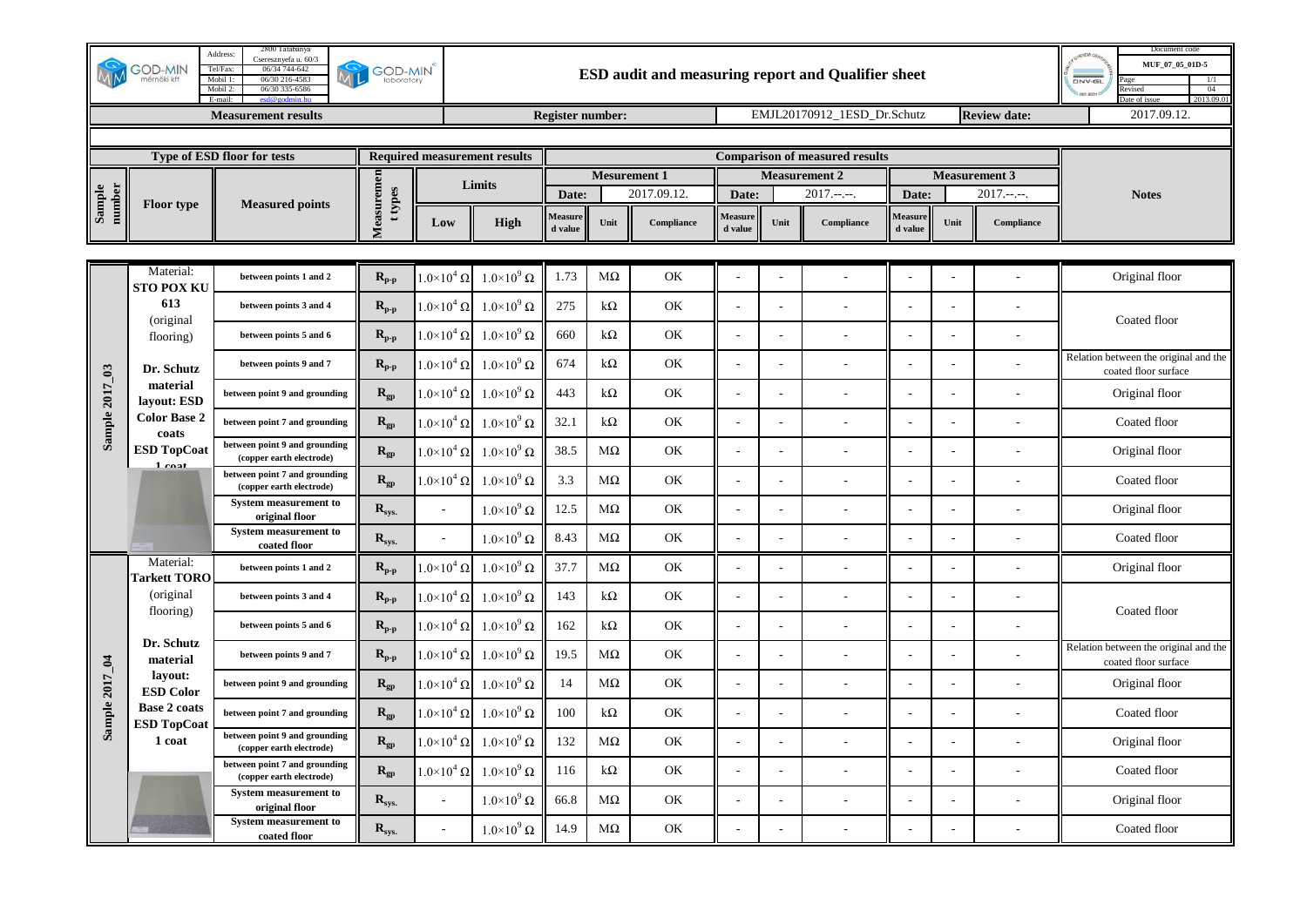|                  | <b>GOD-MIN</b><br>mérnöki kf            | 2800 Tatabanya<br>Address:<br>Cseresznyefa u. 60/3<br>Tel/Fax:<br>06/34 744-642<br>Mobil 1:<br>06/30 216-4583<br>06/30 335-6586<br>Mobil 2: | <b>GOD-MIN</b><br>laboratory                |                          |                                     |                         | Document code<br>MUF 07 05 01D-5<br><b>DNV-GL</b><br>04<br>evised<br>2013.09.0 |             |                          |      |                                       |                    |      |                      |                                                               |
|------------------|-----------------------------------------|---------------------------------------------------------------------------------------------------------------------------------------------|---------------------------------------------|--------------------------|-------------------------------------|-------------------------|--------------------------------------------------------------------------------|-------------|--------------------------|------|---------------------------------------|--------------------|------|----------------------|---------------------------------------------------------------|
|                  |                                         | <b>Measurement results</b>                                                                                                                  |                                             |                          |                                     | <b>Register number:</b> |                                                                                |             |                          |      | EMJL20170912 1ESD Dr.Schutz           |                    |      | <b>Review date:</b>  | 2017.09.12.                                                   |
|                  |                                         | Type of ESD floor for tests                                                                                                                 |                                             |                          | <b>Required measurement results</b> |                         |                                                                                |             |                          |      | <b>Comparison of measured results</b> |                    |      |                      |                                                               |
|                  |                                         |                                                                                                                                             |                                             |                          |                                     |                         | <b>Mesurement 1</b>                                                            |             |                          |      | <b>Measurement 2</b>                  |                    |      | <b>Measurement 3</b> |                                                               |
| Sample<br>number | <b>Floor type</b>                       | <b>Measured points</b>                                                                                                                      | t types                                     |                          | Limits                              | Date:                   |                                                                                | 2017.09.12. | Date:                    |      | $2017.---$                            | Date:              |      | $2017.---$           | <b>Notes</b>                                                  |
|                  |                                         |                                                                                                                                             | Measuremen                                  | Low                      | <b>High</b>                         | Measure<br>d value      | Unit                                                                           | Compliance  | Measure<br>d value       | Unit | Compliance                            | Measure<br>d value | Unit | Compliance           |                                                               |
|                  | Material:                               |                                                                                                                                             |                                             |                          |                                     |                         |                                                                                |             |                          |      |                                       |                    |      |                      |                                                               |
|                  | <b>Graboplast</b>                       | between points 1 and 2                                                                                                                      | $R_{p-p}$                                   | $1.0\times10^4$ Ω $ $    | $1.0\times10^9$ $\Omega$            | 10.5                    | $M\Omega$                                                                      | OK          |                          |      |                                       |                    |      |                      | Original floor                                                |
|                  | <b>ESD PVC</b><br>(original)            | between points 3 and 4                                                                                                                      | $R_{p-p}$                                   | $1.0 \times 10^4 \Omega$ | $1.0\times10^9$ $\Omega$            | 384                     | $k\Omega$                                                                      | OK          |                          |      |                                       |                    |      |                      | Coated floor                                                  |
|                  | flooring)                               | between points 5 and 6                                                                                                                      | $R_{p-p}$                                   | $1.0\times10^4$ $\Omega$ | $1.0 \times 10^9 \Omega$            | 333                     | $k\Omega$                                                                      | OK          |                          |      |                                       |                    |      |                      |                                                               |
|                  | Dr. Schutz                              | between points 9 and 7                                                                                                                      | $R_{p-p}$                                   | $1.0\times10^4$ $\Omega$ | $1.0\times10^9$ $\Omega$            | 1.48                    | $M\Omega$                                                                      | OK          |                          |      |                                       |                    |      |                      | Relation between the original and the<br>coated floor surface |
|                  | material<br>layout:                     | between point 9 and grounding                                                                                                               | $R_{gp}$                                    | $1.0 \times 10^4 \Omega$ | $1.0\times10^9$ $\Omega$            | 7.2                     | $M\Omega$                                                                      | OK          | $\overline{a}$           |      |                                       |                    |      |                      | Original floor                                                |
| Sample 2017_05   | <b>ESD Color</b><br><b>Base 2 coats</b> | between point 7 and grounding                                                                                                               | $\mathbf{R}_{\text{gp}}$                    | $1.0\times10^4$ $\Omega$ | $1.0 \times 10^9 \Omega$            | 6.19                    | $M\Omega$                                                                      | OK          | $\overline{\phantom{a}}$ |      |                                       |                    |      |                      | Coated floor                                                  |
|                  | <b>ESD TopCoat</b>                      | between point 9 and grounding<br>(copper earth electrode)                                                                                   | $\mathbf{R}_{\text{gp}}$                    | $1.0\times10^4$ $\Omega$ | $1.0\times10^9$ $\Omega$            | 11.3                    | $M\Omega$                                                                      | OK          |                          |      |                                       |                    |      |                      | Original floor                                                |
|                  | 1 coat                                  | between point 7 and grounding<br>(copper earth electrode)                                                                                   | $\mathbf{R}_{\text{gp}}$                    | $1.0 \times 10^4 \Omega$ | $1.0\times10^9$ $\Omega$            | 6.66                    | $M\Omega$                                                                      | OK          | $\sim$                   |      |                                       |                    |      |                      | Coated floor                                                  |
|                  |                                         | <b>System measurement to</b><br>original floor                                                                                              | $\mathbf{R}_{\textrm{sys.}}$                |                          | $1.0\times10^9$ $\Omega$            | 66.7                    | $M\Omega$                                                                      | OK          | $\overline{\phantom{a}}$ |      |                                       |                    |      |                      | Original floor                                                |
|                  |                                         | <b>System measurement to</b><br>coated floor                                                                                                | $R_{sys.}$                                  |                          | $1.0\times10^9$ $\Omega$            | 45.7                    | $M\Omega$                                                                      | OK          |                          |      |                                       |                    |      |                      | Coated floor                                                  |
|                  | Material:<br><b>STO POX KU</b>          | between points 1 and 2                                                                                                                      | $R_{p-p}$                                   | $1.0\times10^4$ $\Omega$ | $1.0\times10^9$ $\Omega$            | 94.8                    | $k\Omega$                                                                      | OK          |                          |      |                                       |                    |      |                      | Original floor                                                |
|                  | 615<br>(original                        | between points 3 and 4                                                                                                                      | $R_{p-p}$                                   | $1.0\times10^4$ $\Omega$ | $1.0\times10^9$ $\Omega$            | 189                     | $k\Omega$                                                                      | OK          |                          |      |                                       |                    |      |                      | Coated floor                                                  |
|                  | flooring)                               | between points 5 and 6                                                                                                                      | $\mathbf{R}_{\mathbf{p}\text{-}\mathbf{p}}$ | $1.0\times10^4$ $\Omega$ | $1.0\times10^{9} \Omega$            | 143                     | $k\Omega$                                                                      | OK          | $\overline{\phantom{a}}$ |      |                                       |                    |      |                      |                                                               |
|                  | Dr. Schutz                              | between points 9 and 7                                                                                                                      | $R_{p-p}$                                   | $1.0 \times 10^4 \Omega$ | $1.0 \times 10^9 \Omega$            | 169                     | $k\Omega$                                                                      | OK          |                          |      |                                       |                    |      |                      | Relation between the original and the<br>coated floor surface |
| Sample 2017_06   | material<br>lavout:                     | between point 9 and grounding                                                                                                               | $\mathbf{R}_{\text{gp}}$                    | $1.0\times10^4$ $\Omega$ | $1.0 \times 10^9 \Omega$            | 31.2                    | $k\Omega$                                                                      | OK          |                          |      |                                       |                    |      |                      | Original floor                                                |
|                  | <b>ESD BaseCoat</b><br>2 reoats         | between point 7 and grounding                                                                                                               | $R_{gp}$                                    | $1.0 \times 10^4 \Omega$ | $1.0 \times 10^9 \Omega$            | 145                     | $k\Omega$                                                                      | OK          | $\overline{a}$           |      |                                       |                    |      |                      | Coated floor                                                  |
|                  | <b>ESD TopCoat</b><br>1 coat            | between point 9 and grounding<br>(copper earth electrode)                                                                                   | $R_{gp}$                                    | $1.0\times10^4$ $\Omega$ | $1.0\times10^9$ $\Omega$            | 68.2                    | $G\Omega$                                                                      | <b>NOK</b>  |                          |      |                                       |                    |      |                      | Original floor                                                |
|                  |                                         | between point 7 and grounding<br>(copper earth electrode)                                                                                   | $R_{gp}$                                    | $1.0\times10^4$ Ω        | $1.0\times10^9$ $\Omega$            | 5.41                    | $M\Omega$                                                                      | OK          |                          |      |                                       |                    |      |                      | Coated floor                                                  |
|                  |                                         | <b>System measurement to</b><br>original floor                                                                                              | $R_{sys.}$                                  | $\overline{a}$           | $1.0\times10^9$ $\Omega$            | 17.4                    | $M\Omega$                                                                      | OK          | $\overline{a}$           |      |                                       |                    |      |                      | Original floor                                                |
|                  |                                         | <b>System measurement to</b><br>coated floor                                                                                                | $\mathbf{R}_{\textrm{sys.}}$                |                          | $1.0\times10^9$ $\Omega$            | 6.54                    | $M\Omega$                                                                      | OK          |                          |      |                                       |                    |      |                      | Coated floor                                                  |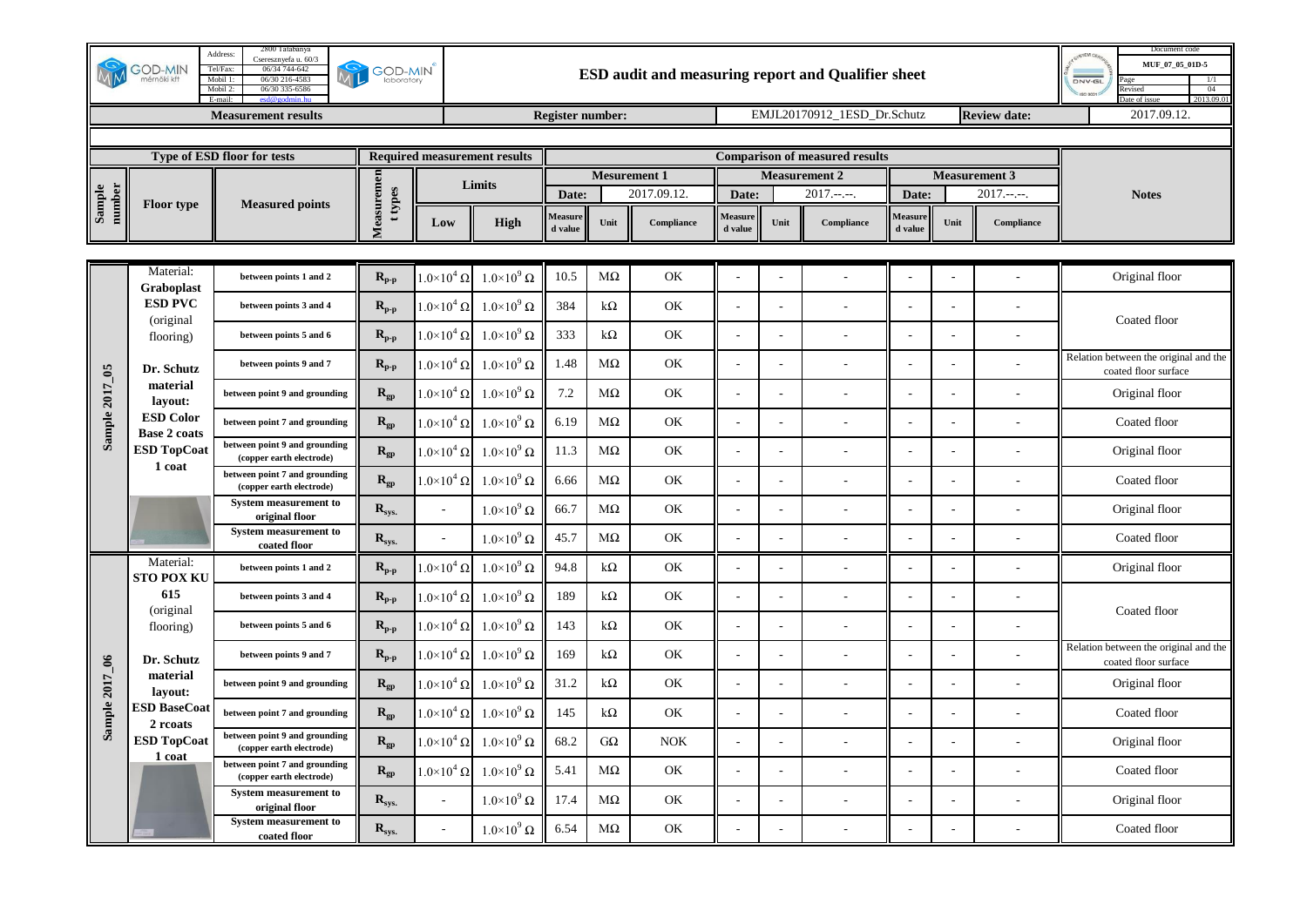|                  | <b>GOD-MIN</b><br>nérnöki kf    | 2800 Tatabanya<br>Address:<br>Cseresznyefa u. 60/3<br>Tel/Fax:<br>06/34 744-642<br>Mobil 1:<br>06/30 216-4583<br>Mobil 2:<br>06/30 335-6586 | <b>GOD-MIN</b><br>laboratory                |                          |                                     |                         |                     |             |                          |                      | ESD audit and measuring report and Qualifier sheet |                    |      |                      | Document code<br>MUF 07 05 01D-5<br><b>DNV-GL</b><br>04<br>evised<br>2013.09. |
|------------------|---------------------------------|---------------------------------------------------------------------------------------------------------------------------------------------|---------------------------------------------|--------------------------|-------------------------------------|-------------------------|---------------------|-------------|--------------------------|----------------------|----------------------------------------------------|--------------------|------|----------------------|-------------------------------------------------------------------------------|
|                  |                                 | <b>Measurement results</b>                                                                                                                  |                                             |                          |                                     | <b>Register number:</b> |                     |             |                          |                      | EMJL20170912 1ESD Dr.Schutz                        |                    |      | <b>Review date:</b>  | 2017.09.12.                                                                   |
|                  |                                 | Type of ESD floor for tests                                                                                                                 |                                             |                          | <b>Required measurement results</b> |                         |                     |             |                          |                      | <b>Comparison of measured results</b>              |                    |      |                      |                                                                               |
|                  |                                 |                                                                                                                                             |                                             |                          |                                     |                         | <b>Mesurement 1</b> |             |                          | <b>Measurement 2</b> |                                                    |                    |      | <b>Measurement 3</b> |                                                                               |
| Sample<br>number | <b>Floor type</b>               | <b>Measured points</b>                                                                                                                      | t types                                     |                          | Limits                              | Date:                   |                     | 2017.09.12. | Date:                    |                      | $2017.---$                                         | Date:              |      | $2017.---$           | <b>Notes</b>                                                                  |
|                  |                                 |                                                                                                                                             | Measuremen                                  | Low                      | <b>High</b>                         | Measure<br>d value      | Unit                | Compliance  | Measure<br>d value       | Unit                 | Compliance                                         | Measure<br>d value | Unit | Compliance           |                                                                               |
|                  |                                 |                                                                                                                                             |                                             |                          |                                     |                         |                     |             |                          |                      |                                                    |                    |      |                      |                                                                               |
|                  | Material:<br><b>STO POX KU</b>  | between points 1 and 2                                                                                                                      | $\mathbf{R}_{\mathbf{p}\text{-}\mathbf{p}}$ | $1.0\times10^4$ $\Omega$ | $1.0\times10^9$ $\Omega$            | 170                     | $k\Omega$           | OK          |                          |                      |                                                    |                    |      |                      | Original floor                                                                |
|                  | 611<br>(original)               | between points 3 and 4                                                                                                                      | $R_{p-p}$                                   | $1.0\times10^4$ $\Omega$ | $1.0\times10^9$ $\Omega$            | 190                     | $k\Omega$           | OK          | ÷                        |                      |                                                    |                    |      |                      | Coated floor                                                                  |
|                  | flooring)                       | between points 5 and 6                                                                                                                      | $R_{p-p}$                                   | $1.0\times10^4$ $\Omega$ | $1.0\times10^9$ $\Omega$            | 120                     | $k\Omega$           | OK          |                          |                      |                                                    |                    |      |                      |                                                                               |
|                  | Dr. Schutz                      | between points 9 and 7                                                                                                                      | $\mathbf{R}_{\mathbf{p}\text{-}\mathbf{p}}$ | $1.0\times10^4$ $\Omega$ | $1.0\times10^9$ $\Omega$            | 100                     | $k\Omega$           | OK          |                          |                      |                                                    |                    |      |                      | Relation between the original and the<br>coated floor surface                 |
|                  | material<br>layout:             | between point 9 and grounding                                                                                                               | $R_{gp}$                                    | $1.0\times10^4$ $\Omega$ | $1.0\times10^9$ $\Omega$            | 25                      | $k\Omega$           | OK          | $\overline{\phantom{a}}$ |                      |                                                    |                    |      |                      | Original floor                                                                |
| Sample 2017_07   | <b>ESD BaseCoat</b><br>2 coats  | between point 7 and grounding                                                                                                               | $R_{gp}$                                    | $1.0\times10^4$ $\Omega$ | $1.0\times10^9$ $\Omega$            | 52.2                    | $k\Omega$           | OK          | $\blacksquare$           |                      |                                                    |                    |      |                      | Coated floor                                                                  |
|                  | <b>ESD TopCoat</b>              | between point 9 and grounding<br>(copper earth electrode)                                                                                   | $\mathbf{R}_{\text{gp}}$                    | $.0\times10^4$ $\Omega$  | $1.0\times10^9$ $\Omega$            | 100                     | $G\Omega$           | <b>NOK</b>  |                          |                      |                                                    |                    |      |                      | Original floor                                                                |
|                  | 1 coat                          | between point 7 and grounding<br>(copper earth electrode)                                                                                   | $R_{gp}$                                    | $1.0 \times 10^4 \Omega$ | $1.0\times10^9$ $\Omega$            | 505                     | $k\Omega$           | OK          | $\overline{\phantom{a}}$ |                      |                                                    |                    |      |                      | Coated floor                                                                  |
|                  |                                 | <b>System measurement to</b><br>original floor                                                                                              | $R_{sys.}$                                  | $\sim$                   | $1.0 \times 10^9 \Omega$            | 312                     | $M\Omega$           | OK          | $\overline{\phantom{a}}$ |                      |                                                    |                    |      |                      | Original floor                                                                |
|                  |                                 | <b>System measurement to</b><br>coated floor                                                                                                | $R_{sys.}$                                  |                          | $1.0\times10^9$ $\Omega$            | 6.74                    | $M\Omega$           | OK          |                          |                      |                                                    |                    |      |                      | Coated floor                                                                  |
|                  | Material:<br><b>STO POX 613</b> | between points 1 and 2                                                                                                                      | $R_{p-p}$                                   | $1.0\times10^4$ $\Omega$ | $1.0\times10^9$ $\Omega$            | 1.61                    | $M\Omega$           | OK          |                          |                      |                                                    |                    |      |                      | Original floor                                                                |
|                  | (original)                      | between points 3 and 4                                                                                                                      | $R_{p-p}$                                   | $1.0\times10^4$ $\Omega$ | $1.0\times10^9$ $\Omega$            | 167                     | $k\Omega$           | OK          | $\blacksquare$           |                      |                                                    |                    |      |                      |                                                                               |
|                  | flooring)                       | between points 5 and 6                                                                                                                      | $\mathbf{R}_{\mathbf{p}\text{-}\mathbf{p}}$ | $1.0\times10^4$ $\Omega$ | $1.0\times10^{9} \Omega$            | 264                     | $k\Omega$           | OK          | $\overline{\phantom{a}}$ |                      |                                                    |                    |      |                      | Coated floor                                                                  |
|                  | Dr. Schutz<br>material          | between points 9 and 7                                                                                                                      | $\mathbf{R}_{\text{p-p}}$                   | $1.0\times10^4$ $\Omega$ | $1.0\times10^9$ $\Omega$            | 975                     | $k\Omega$           | OK          |                          |                      |                                                    |                    |      |                      | Relation between the original and the<br>coated floor surface                 |
|                  | lavout:<br><b>ESD BaseCoat</b>  | between point 9 and grounding                                                                                                               | $R_{gp}$                                    | $1.0\times10^4$ $\Omega$ | $1.0 \times 10^9 \Omega$            | 946                     | $k\Omega$           | OK          |                          |                      |                                                    |                    |      |                      | Original floor                                                                |
| Sample 2017_08   | 2 coats<br><b>ESD TopCoat</b>   | between point 7 and grounding                                                                                                               | $R_{gp}$                                    | $1.0\times10^4$ $\Omega$ | $1.0\times10^9$ $\Omega$            | 132                     | $k\Omega$           | OK          | $\sim$                   |                      |                                                    |                    |      |                      | Coated floor                                                                  |
|                  | 1 coat                          | between point 9 and grounding<br>(copper earth electrode)                                                                                   | $R_{gp}$                                    | $.0\times10^4$ $\Omega$  | $1.0\times10^9$ $\Omega$            | 1.19                    | $\rm M\Omega$       | OK          |                          |                      |                                                    |                    |      |                      | Original floor                                                                |
|                  |                                 | between point 7 and grounding<br>(copper earth electrode)                                                                                   | $R_{gp}$                                    | $1.0\times10^4$ $\Omega$ | $1.0\times10^9$ $\Omega$            | 3.38                    | $M\Omega$           | OK          | $\sim$                   |                      |                                                    |                    |      |                      | Coated floor                                                                  |
|                  |                                 | <b>System measurement to</b><br>original floor                                                                                              | $\mathbf{R}_{\textrm{sys.}}$                | $\sim$                   | $1.0\times10^9$ $\Omega$            | 11.5                    | $\rm{M}\Omega$      | OK          | L.                       | $\sim$               |                                                    |                    |      |                      | Original floor                                                                |
|                  |                                 | <b>System measurement to</b><br>coated floor                                                                                                | $\mathbf{R}_{\textrm{sys.}}$                |                          | $1.0\times10^9$ $\Omega$            | 7.12                    | $M\Omega$           | OK          |                          |                      |                                                    |                    |      |                      | Coated floor                                                                  |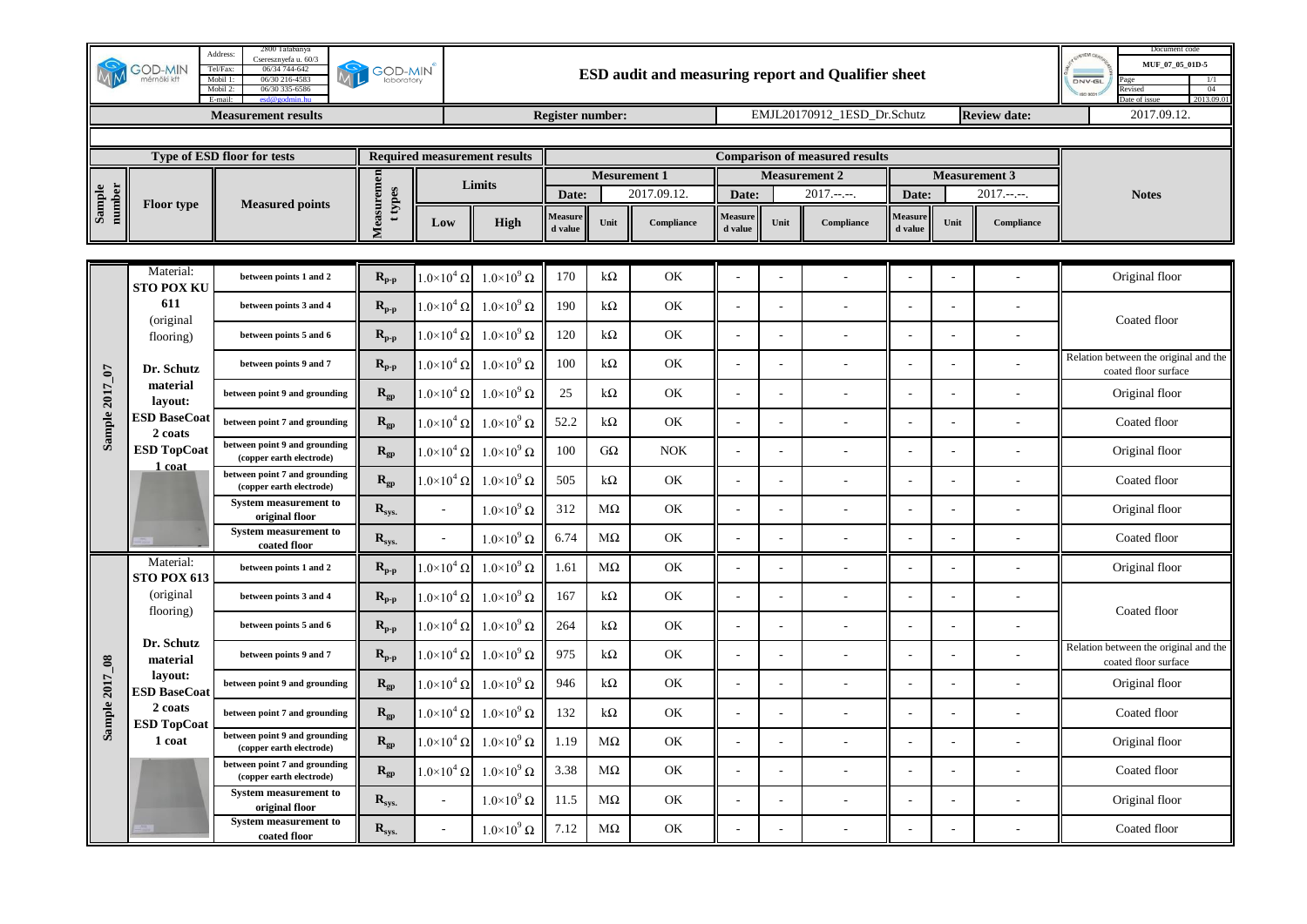|                  | <b>GOD-MIN</b><br>mérnöki kf     | 2800 Tatabanya<br>Address:<br>Cseresznyefa u. 60/3<br>Tel/Fax:<br>06/34 744-642<br>Mobil 1:<br>06/30 216-4583<br>06/30 335-6586<br>Mobil 2: | <b>GOD-MIN</b><br>laboratory                |                          |                                     |                         |                     | ESD audit and measuring report and Qualifier sheet |                          | Document code<br>MUF 07 05 01D-5<br><b>DNV-GL</b><br>04<br>evised<br>2013.09.0 |                                       |                    |      |                      |                                                               |
|------------------|----------------------------------|---------------------------------------------------------------------------------------------------------------------------------------------|---------------------------------------------|--------------------------|-------------------------------------|-------------------------|---------------------|----------------------------------------------------|--------------------------|--------------------------------------------------------------------------------|---------------------------------------|--------------------|------|----------------------|---------------------------------------------------------------|
|                  |                                  | <b>Measurement results</b>                                                                                                                  |                                             |                          |                                     | <b>Register number:</b> |                     |                                                    |                          |                                                                                | EMJL20170912 1ESD Dr.Schutz           |                    |      | <b>Review date:</b>  | 2017.09.12.                                                   |
|                  |                                  | Type of ESD floor for tests                                                                                                                 |                                             |                          | <b>Required measurement results</b> |                         |                     |                                                    |                          |                                                                                | <b>Comparison of measured results</b> |                    |      |                      |                                                               |
|                  |                                  |                                                                                                                                             |                                             |                          |                                     |                         | <b>Mesurement 1</b> |                                                    |                          |                                                                                | <b>Measurement 2</b>                  |                    |      | <b>Measurement 3</b> |                                                               |
| Sample<br>number | <b>Floor type</b>                | <b>Measured points</b>                                                                                                                      | t types                                     |                          | Limits                              | Date:                   |                     | 2017.09.12.                                        | Date:                    |                                                                                | $2017.---$                            | Date:              |      | $2017.---$           | <b>Notes</b>                                                  |
|                  |                                  |                                                                                                                                             | Measuremen                                  | Low                      | <b>High</b>                         | Measure<br>d value      | Unit                | Compliance                                         | Measure<br>d value       | Unit                                                                           | Compliance                            | Measure<br>d value | Unit | Compliance           |                                                               |
|                  | Material:                        | between points 1 and 2                                                                                                                      | $R_{p-p}$                                   | $1.0\times10^4$ Ω $ $    | $1.0\times10^9$ $\Omega$            | 139                     | $M\Omega$           | OK                                                 |                          |                                                                                |                                       |                    |      |                      | Original floor                                                |
|                  | <b>Tarkett TORO</b><br>(original | between points 3 and 4                                                                                                                      | $R_{p-p}$                                   | $1.0 \times 10^4 \Omega$ | $1.0\times10^9$ $\Omega$            | 538                     | $k\Omega$           | OK                                                 |                          |                                                                                |                                       |                    |      |                      |                                                               |
|                  | flooring)                        | between points 5 and 6                                                                                                                      | $R_{p-p}$                                   | $1.0\times10^4$ $\Omega$ | $1.0\times10^9$ $\Omega$            | 486                     | $M\Omega$           | OK                                                 |                          |                                                                                |                                       |                    |      |                      | Coated floor                                                  |
|                  | Dr. Schutz<br>material           | between points 9 and 7                                                                                                                      | $R_{p-p}$                                   | $1.0\times10^4$ $\Omega$ | $1.0\times10^9$ $\Omega$            | 84.4                    | $M\Omega$           | OK                                                 |                          |                                                                                |                                       |                    |      |                      | Relation between the original and the<br>coated floor surface |
| Sample 2017_09   | layout:<br><b>ESD BaseCoat</b>   | between point 9 and grounding                                                                                                               | $R_{gp}$                                    | $1.0 \times 10^4 \Omega$ | $1.0\times10^9$ $\Omega$            | 75                      | $M\Omega$           | OK                                                 | $\overline{a}$           |                                                                                |                                       |                    |      |                      | Original floor                                                |
|                  | 2 coats<br><b>ESD TopCoat</b>    | between point 7 and grounding                                                                                                               | $\mathbf{R}_{\text{gp}}$                    | $1.0\times10^4$ $\Omega$ | $1.0\times10^9$ $\Omega$            | 268                     | $k\Omega$           | OK                                                 | $\overline{\phantom{a}}$ |                                                                                |                                       |                    |      |                      | Coated floor                                                  |
|                  | 1 coat                           | between point 9 and grounding<br>(copper earth electrode)                                                                                   | $\mathbf{R}_{\text{gp}}$                    | $1.0\times10^4$ $\Omega$ | $1.0\times10^9$ $\Omega$            | 417                     | $M\Omega$           | OK                                                 |                          |                                                                                |                                       |                    |      |                      | Original floor                                                |
|                  |                                  | between point 7 and grounding<br>(copper earth electrode)                                                                                   | $\mathbf{R}_{\text{gp}}$                    | $1.0 \times 10^4 \Omega$ | $1.0\times10^9$ $\Omega$            | 496                     | $k\Omega$           | OK                                                 | $\sim$                   |                                                                                |                                       |                    |      |                      | Coated floor                                                  |
|                  |                                  | <b>System measurement to</b><br>original floor                                                                                              | $R_{sys.}$                                  |                          | $1.0\times10^9$ $\Omega$            | 40.4                    | $M\Omega$           | OK                                                 | $\overline{\phantom{a}}$ |                                                                                |                                       |                    |      |                      | Original floor                                                |
|                  |                                  | <b>System measurement to</b><br>coated floor                                                                                                | $R_{sys.}$                                  |                          | $1.0\times10^9$ $\Omega$            | 21.7                    | $M\Omega$           | OK                                                 |                          |                                                                                |                                       |                    |      |                      | Coated floor                                                  |
|                  | Material:<br><b>STO POX KU</b>   | between points 1 and 2                                                                                                                      | $R_{p-p}$                                   | $1.0\times10^4$ $\Omega$ | $1.0\times10^9$ $\Omega$            | 169                     | $M\Omega$           | OK                                                 |                          |                                                                                |                                       |                    |      |                      | Original floor                                                |
|                  | 615<br>(original                 | between points 3 and 4                                                                                                                      | $R_{p-p}$                                   | $1.0\times10^4$ $\Omega$ | $1.0\times10^9$ $\Omega$            | 688                     | $k\Omega$           | OK                                                 |                          |                                                                                |                                       |                    |      |                      | Coated floor                                                  |
|                  | flooring)                        | between points 5 and 6                                                                                                                      | $\mathbf{R}_{\mathbf{p}\text{-}\mathbf{p}}$ | $1.0\times10^4$ $\Omega$ | $1.0 \times 10^9 \Omega$            | 1.22                    | $M\Omega$           | OK                                                 | $\overline{\phantom{a}}$ |                                                                                |                                       |                    |      |                      |                                                               |
|                  | Dr. Schutz                       | between points 9 and 7                                                                                                                      | $R_{p-p}$                                   | $1.0 \times 10^4 \Omega$ | $1.0 \times 10^9 \Omega$            | 1.18                    | $M\Omega$           | OK                                                 |                          |                                                                                |                                       |                    |      |                      | Relation between the original and the<br>coated floor surface |
| Sample 2017_10   | $\bf material$<br>lavout:        | between point 9 and grounding                                                                                                               | $\mathbf{R}_{\text{gp}}$                    | $1.0\times10^4$ $\Omega$ | $1.0 \times 10^9 \Omega$            | 39.2                    | $k\Omega$           | OK                                                 |                          |                                                                                |                                       |                    |      |                      | Original floor                                                |
|                  | <b>ESD BaseCoat</b><br>1 coat    | between point 7 and grounding                                                                                                               | $R_{gp}$                                    | $1.0 \times 10^4 \Omega$ | $1.0 \times 10^9 \Omega$            | 823                     | $k\Omega$           | OK                                                 | $\overline{a}$           |                                                                                |                                       |                    |      |                      | Coated floor                                                  |
|                  | <b>ESD TopCoat</b><br>1 coat     | between point 9 and grounding<br>(copper earth electrode)                                                                                   | $R_{gp}$                                    | $1.0\times10^4$ $\Omega$ | $1.0\times10^9$ $\Omega$            | 100                     | $G\Omega$           | <b>NOK</b>                                         |                          |                                                                                |                                       |                    |      |                      | Original floor                                                |
|                  |                                  | between point 7 and grounding<br>(copper earth electrode)                                                                                   | $\mathbf{R}_\text{gp}$                      | $1.0\times10^4$ Ω        | $1.0\times10^9$ $\Omega$            | 2.44                    | $M\Omega$           | OK                                                 |                          |                                                                                |                                       |                    |      |                      | Coated floor                                                  |
|                  |                                  | <b>System measurement to</b><br>original floor                                                                                              | $R_{sys.}$                                  | $\overline{a}$           | $1.0\times10^9$ $\Omega$            | 23.7                    | $M\Omega$           | OK                                                 | $\overline{a}$           |                                                                                |                                       |                    |      |                      | Original floor                                                |
|                  |                                  | <b>System measurement to</b><br>coated floor                                                                                                | $\mathbf{R}_{\textrm{sys.}}$                |                          | $1.0\times10^9$ $\Omega$            | 7.6                     | $M\Omega$           | OK                                                 |                          |                                                                                |                                       |                    |      |                      | Coated floor                                                  |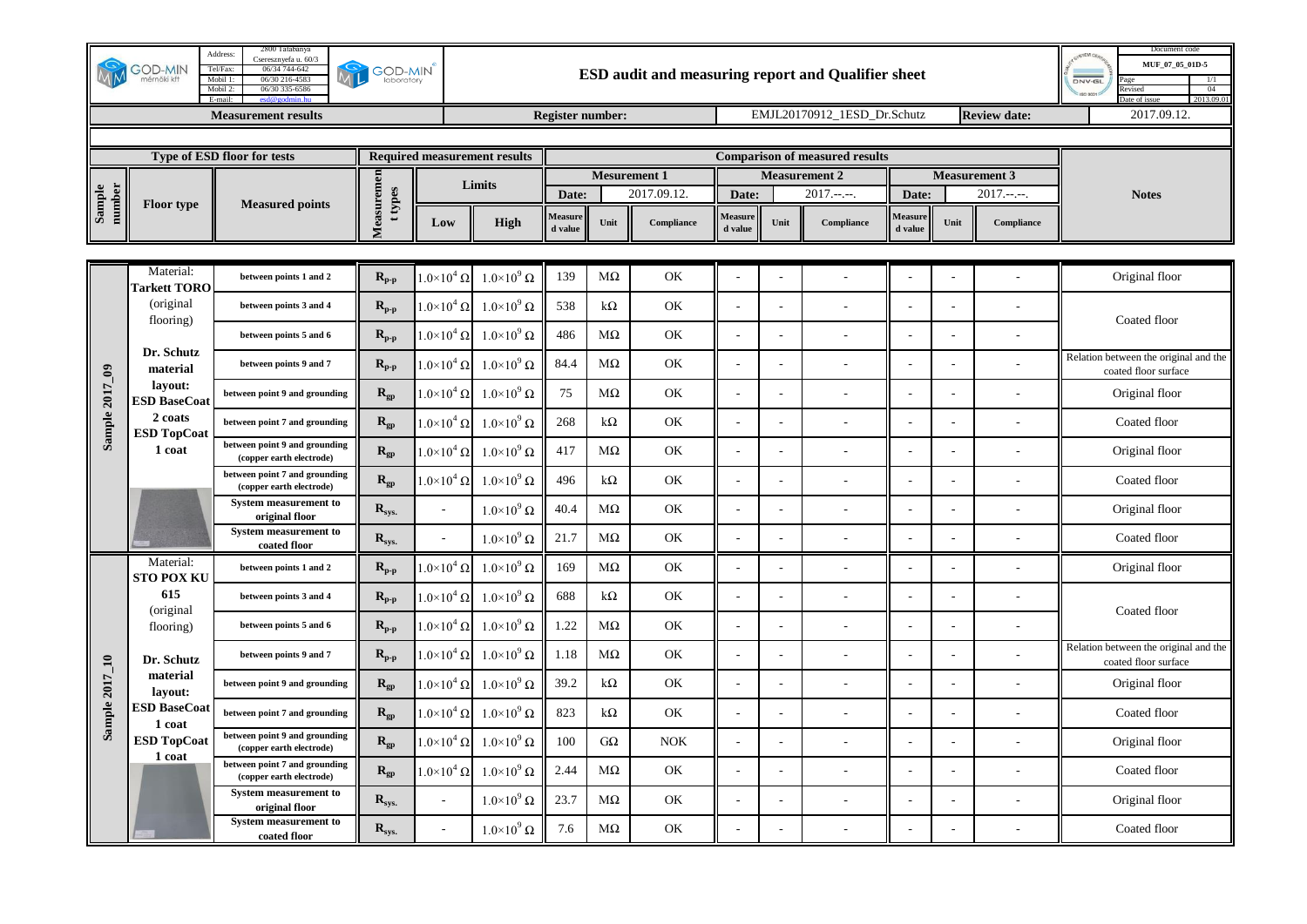|                  | <b>GOD-MIN</b><br>mérnöki kf   | 2800 Tatabanya<br>Address:<br>Cseresznyefa u. 60/3<br>Tel/Fax:<br>06/34 744-642<br>Mobil 1:<br>06/30 216-4583<br>06/30 335-6586<br>Mobil 2: | <b>GOD-MIN</b><br>laboratory                |                          |                                     |                         | Document code<br>MUF 07 05 01D-5<br><b>DNV-GL</b><br>04<br>evised<br>2013.09.0 |             |                          |      |                                       |                    |      |                      |                                                               |
|------------------|--------------------------------|---------------------------------------------------------------------------------------------------------------------------------------------|---------------------------------------------|--------------------------|-------------------------------------|-------------------------|--------------------------------------------------------------------------------|-------------|--------------------------|------|---------------------------------------|--------------------|------|----------------------|---------------------------------------------------------------|
|                  |                                | <b>Measurement results</b>                                                                                                                  |                                             |                          |                                     | <b>Register number:</b> |                                                                                |             |                          |      | EMJL20170912 1ESD Dr.Schutz           |                    |      | <b>Review date:</b>  | 2017.09.12.                                                   |
|                  |                                | Type of ESD floor for tests                                                                                                                 |                                             |                          | <b>Required measurement results</b> |                         |                                                                                |             |                          |      | <b>Comparison of measured results</b> |                    |      |                      |                                                               |
|                  |                                |                                                                                                                                             |                                             |                          |                                     |                         | <b>Mesurement 1</b>                                                            |             |                          |      | <b>Measurement 2</b>                  |                    |      | <b>Measurement 3</b> |                                                               |
| Sample<br>number | <b>Floor type</b>              | <b>Measured points</b>                                                                                                                      | t types                                     |                          | Limits                              | Date:                   |                                                                                | 2017.09.12. | Date:                    |      | $2017.---$                            | Date:              |      | $2017.---$           | <b>Notes</b>                                                  |
|                  |                                |                                                                                                                                             | Measuremen                                  | Low                      | <b>High</b>                         | Measure<br>d value      | Unit                                                                           | Compliance  | Measure<br>d value       | Unit | Compliance                            | Measure<br>d value | Unit | Compliance           |                                                               |
|                  | Material:                      |                                                                                                                                             |                                             |                          |                                     |                         |                                                                                |             |                          |      |                                       |                    |      |                      |                                                               |
|                  | <b>STO POX KU</b>              | between points 1 and 2                                                                                                                      | $R_{p-p}$                                   | $1.0\times10^4$ Ω $ $    | $1.0\times10^9$ $\Omega$            | 150                     | $k\Omega$                                                                      | OK          |                          |      |                                       |                    |      |                      | Original floor                                                |
|                  | 611<br>(original)              | between points 3 and 4                                                                                                                      | $R_{p-p}$                                   | $1.0 \times 10^4 \Omega$ | $1.0\times10^9$ $\Omega$            | 2.12                    | $M\Omega$                                                                      | OK          |                          |      |                                       |                    |      |                      | Coated floor                                                  |
|                  | flooring)                      | between points 5 and 6                                                                                                                      | $R_{p-p}$                                   | $1.0\times10^4$ $\Omega$ | $1.0 \times 10^9 \Omega$            | 762                     | $k\Omega$                                                                      | OK          |                          |      |                                       |                    |      |                      |                                                               |
|                  | Dr. Schutz                     | between points 9 and 7                                                                                                                      | $R_{p-p}$                                   | $1.0\times10^4$ $\Omega$ | $1.0\times10^9$ $\Omega$            | 150                     | $k\Omega$                                                                      | OK          |                          |      |                                       |                    |      |                      | Relation between the original and the<br>coated floor surface |
|                  | material<br>layout:            | between point 9 and grounding                                                                                                               | $R_{gp}$                                    | $1.0 \times 10^4 \Omega$ | $1.0\times10^9$ $\Omega$            | 55.4                    | $k\Omega$                                                                      | OK          | $\overline{a}$           |      |                                       |                    |      |                      | Original floor                                                |
| Sample 2017_11   | <b>ESD BaseCoat</b><br>1 coat  | between point 7 and grounding                                                                                                               | $\mathbf{R}_{\text{gp}}$                    | $1.0\times10^4$ $\Omega$ | $1.0\times10^9$ $\Omega$            | 104                     | $k\Omega$                                                                      | OK          | $\overline{\phantom{a}}$ |      |                                       |                    |      |                      | Coated floor                                                  |
|                  | <b>ESD TopCoat</b>             | between point 9 and grounding<br>(copper earth electrode)                                                                                   | $\mathbf{R}_{\text{gp}}$                    | $1.0\times10^4$ $\Omega$ | $1.0\times10^9$ $\Omega$            | 100                     | $G\Omega$                                                                      | <b>NOK</b>  |                          |      |                                       |                    |      |                      | Original floor                                                |
|                  | $1$ coot                       | between point 7 and grounding<br>(copper earth electrode)                                                                                   | $\mathbf{R}_{\text{gp}}$                    | $1.0 \times 10^4 \Omega$ | $1.0\times10^9$ $\Omega$            | 4.36                    | $M\Omega$                                                                      | OK          | $\sim$                   |      |                                       |                    |      |                      | Coated floor                                                  |
|                  |                                | <b>System measurement to</b><br>original floor                                                                                              | $\mathbf{R}_{\textrm{sys.}}$                | $\sim$                   | $1.0\times10^9$ $\Omega$            | 1.72                    | $G\Omega$                                                                      | NOK         | $\overline{\phantom{a}}$ |      |                                       |                    |      |                      | Original floor                                                |
|                  |                                | <b>System measurement to</b><br>coated floor                                                                                                | $R_{sys.}$                                  |                          | $1.0\times10^9$ $\Omega$            | 9.7                     | $M\Omega$                                                                      | OK          |                          |      |                                       |                    |      |                      | Coated floor                                                  |
|                  | Material:<br><b>STO POX KU</b> | between points 1 and 2                                                                                                                      | $R_{p-p}$                                   | $1.0\times10^4$ $\Omega$ | $1.0\times10^9$ $\Omega$            | 1.1                     | $M\Omega$                                                                      | OK          |                          |      |                                       |                    |      |                      | Original floor                                                |
|                  | 613                            | between points 3 and 4                                                                                                                      | $R_{p-p}$                                   | $1.0\times10^4$ $\Omega$ | $1.0\times10^9$ $\Omega$            | 398                     | $k\Omega$                                                                      | OK          |                          |      |                                       |                    |      |                      |                                                               |
|                  | (original<br>flooring)         | between points 5 and 6                                                                                                                      | $\mathbf{R}_{\mathbf{p}\text{-}\mathbf{p}}$ | $1.0\times10^4$ $\Omega$ | $1.0 \times 10^9 \Omega$            | 498                     | $k\Omega$                                                                      | OK          | $\overline{\phantom{a}}$ |      |                                       |                    |      |                      | Coated floor                                                  |
|                  | Dr. Schutz                     | between points 9 and 7                                                                                                                      | $R_{p-p}$                                   | $1.0 \times 10^4 \Omega$ | $1.0 \times 10^9 \Omega$            | 232                     | $k\Omega$                                                                      | OK          |                          |      |                                       |                    |      |                      | Relation between the original and the<br>coated floor surface |
|                  | $\bf material$<br>lavout:      | between point 9 and grounding                                                                                                               | $\mathbf{R}_{\text{gp}}$                    | $1.0\times10^4$ $\Omega$ | $1.0 \times 10^9 \Omega$            | 67.5                    | $k\Omega$                                                                      | OK          |                          |      |                                       |                    |      |                      | Original floor                                                |
| Sample 2017_12   | <b>ESD BaseCoat</b><br>1 coat  | between point 7 and grounding                                                                                                               | $R_{gp}$                                    | $1.0 \times 10^4 \Omega$ | $1.0 \times 10^9 \Omega$            | 114                     | $k\Omega$                                                                      | OK          | $\overline{a}$           |      |                                       |                    |      |                      | Coated floor                                                  |
|                  | <b>ESD TopCoat</b><br>1 coat   | between point 9 and grounding<br>(copper earth electrode)                                                                                   | $R_{gp}$                                    | $1.0\times10^4$ $\Omega$ | $1.0\times10^9$ $\Omega$            | 6.99                    | $M\Omega$                                                                      | OK          |                          |      |                                       |                    |      |                      | Original floor                                                |
|                  |                                | between point 7 and grounding<br>(copper earth electrode)                                                                                   | $\mathbf{R}_\text{gp}$                      | $1.0\times10^4$ $\Omega$ | $1.0\times10^9$ $\Omega$            | 573                     | $k\Omega$                                                                      | OK          |                          |      |                                       |                    |      |                      | Coated floor                                                  |
|                  |                                | <b>System measurement to</b><br>original floor                                                                                              | $R_{sys.}$                                  | $\overline{a}$           | $1.0\times10^9$ $\Omega$            | 10.3                    | $\rm{M}\Omega$                                                                 | OK          | $\overline{a}$           |      |                                       |                    |      |                      | Original floor                                                |
|                  |                                | <b>System measurement to</b><br>coated floor                                                                                                | $\mathbf{R}_{\textrm{sys.}}$                |                          | $1.0\times10^9$ $\Omega$            | 8.04                    | $M\Omega$                                                                      | OK          |                          |      |                                       |                    |      |                      | Coated floor                                                  |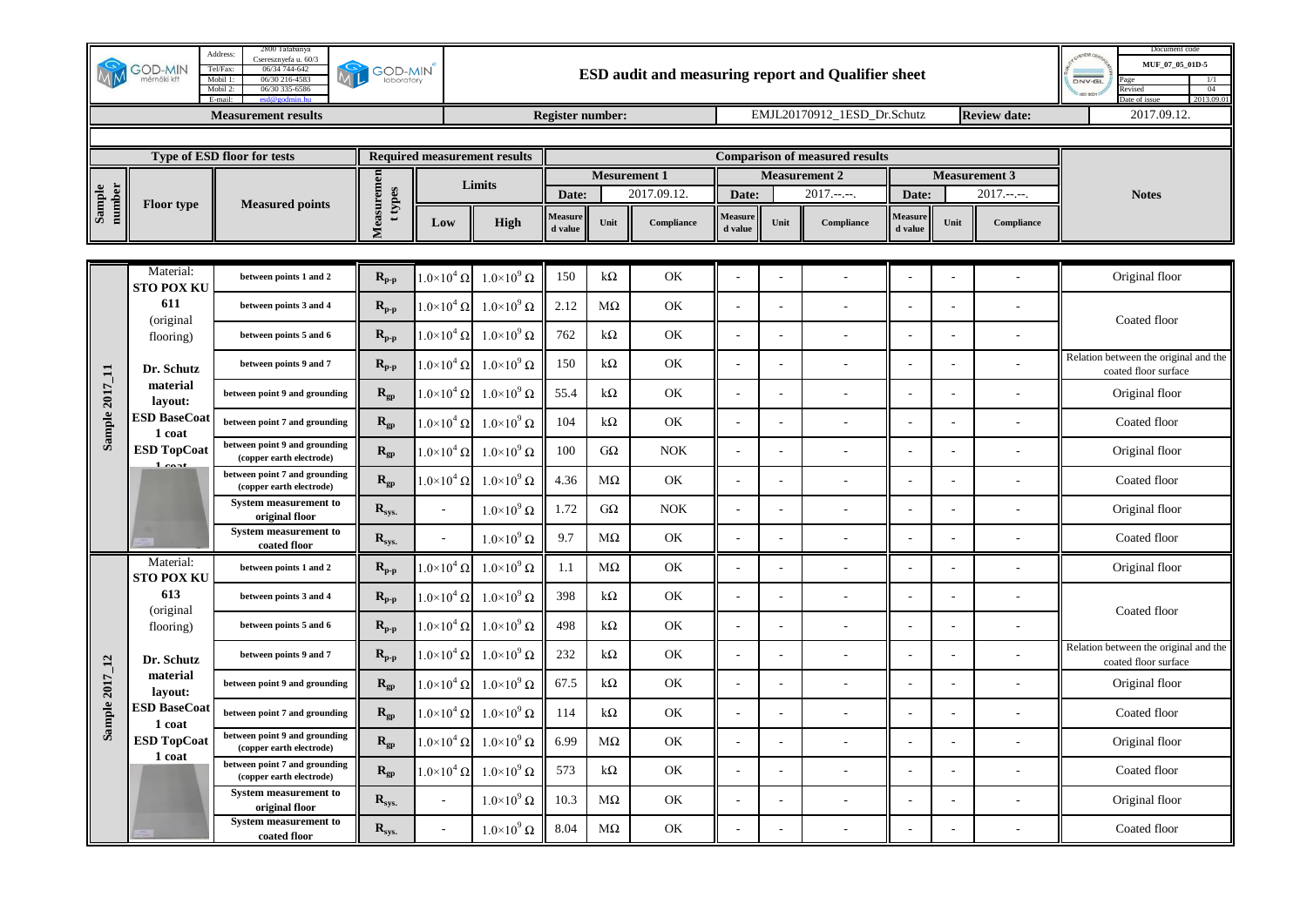| 2800 Tatabanya<br>Address:<br>Cseresznyefa u. 60/3<br><b>GOD-MIN</b><br>Tel/Fax:<br>06/34 744-642<br><b>GOD-MIN</b><br>nérnöki kf<br>Mobil 1:<br>06/30 216-4583<br>laboratory<br>Mobil 2:<br>06/30 335-6586 |                                                                                                                                                     |                                                                              |                                             |                          | ESD audit and measuring report and Qualifier sheet                            |                      |                     |                     |                          |                          |                      |                    | Document code<br>MUF 07 05 01D-5<br><b>DNV-GL</b><br>04<br>evised<br>2013.09 |              |                                                               |
|-------------------------------------------------------------------------------------------------------------------------------------------------------------------------------------------------------------|-----------------------------------------------------------------------------------------------------------------------------------------------------|------------------------------------------------------------------------------|---------------------------------------------|--------------------------|-------------------------------------------------------------------------------|----------------------|---------------------|---------------------|--------------------------|--------------------------|----------------------|--------------------|------------------------------------------------------------------------------|--------------|---------------------------------------------------------------|
| <b>Measurement results</b>                                                                                                                                                                                  |                                                                                                                                                     |                                                                              |                                             |                          | EMJL20170912 1ESD Dr.Schutz<br><b>Register number:</b><br><b>Review date:</b> |                      |                     |                     |                          |                          |                      | 2017.09.12.        |                                                                              |              |                                                               |
|                                                                                                                                                                                                             | Type of ESD floor for tests                                                                                                                         | <b>Required measurement results</b><br><b>Comparison of measured results</b> |                                             |                          |                                                                               |                      |                     |                     |                          |                          |                      |                    |                                                                              |              |                                                               |
|                                                                                                                                                                                                             |                                                                                                                                                     |                                                                              |                                             |                          |                                                                               |                      | <b>Mesurement 1</b> |                     | <b>Measurement 2</b>     |                          | <b>Measurement 3</b> |                    |                                                                              | <b>Notes</b> |                                                               |
| Sample<br>number                                                                                                                                                                                            | <b>Floor type</b>                                                                                                                                   | <b>Measured points</b>                                                       | t types                                     | Limits                   |                                                                               | Date:<br>2017.09.12. |                     | Date:<br>$2017.---$ |                          | $2017.---$<br>Date:      |                      |                    |                                                                              |              |                                                               |
|                                                                                                                                                                                                             |                                                                                                                                                     |                                                                              | Measuremen                                  | Low                      | <b>High</b>                                                                   | Measure<br>d value   | Unit                | Compliance          | Measure<br>d value       | Unit                     | Compliance           | Measure<br>d value | Unit                                                                         | Compliance   |                                                               |
|                                                                                                                                                                                                             | Material:                                                                                                                                           | between points 1 and 2                                                       | $\mathbf{R}_{\mathbf{p}\text{-}\mathbf{p}}$ | $1.0\times10^4$ $\Omega$ | $1.0\times10^9$ $\Omega$                                                      | 68                   | $M\Omega$           | OK                  |                          |                          |                      |                    |                                                                              |              | Original floor                                                |
|                                                                                                                                                                                                             | <b>Tarkett TORO</b><br>(original<br>flooring)<br>Dr. Schutz<br>material<br>lavout:<br><b>ESD BaseCoat</b><br>1 coat<br><b>ESD TopCoat</b><br>1 coat | between points 3 and 4                                                       | $R_{p-p}$                                   | $1.0\times10^4$ $\Omega$ | $1.0\times10^9$ $\Omega$                                                      | 881                  | $k\Omega$           | OK                  | ÷                        |                          |                      |                    |                                                                              |              |                                                               |
| Sample 2017_13                                                                                                                                                                                              |                                                                                                                                                     | between points 5 and 6                                                       | $R_{p-p}$                                   | $1.0\times10^4$ $\Omega$ | $1.0\times10^9$ $\Omega$                                                      | 764                  | $k\Omega$           | OK                  |                          |                          |                      |                    |                                                                              |              | Coated floor                                                  |
|                                                                                                                                                                                                             |                                                                                                                                                     | between points 9 and 7                                                       | $\mathbf{R}_{\mathbf{p}\text{-}\mathbf{p}}$ | $1.0\times10^4$ $\Omega$ | $1.0\times10^9$ $\Omega$                                                      | 1.38                 | $M\Omega$           | OK                  |                          |                          |                      |                    |                                                                              |              | Relation between the original and the<br>coated floor surface |
|                                                                                                                                                                                                             |                                                                                                                                                     | between point 9 and grounding                                                | $R_{gp}$                                    | $1.0\times10^4$ $\Omega$ | $1.0\times10^9$ $\Omega$                                                      | 1.51                 | $M\Omega$           | OK                  | $\overline{\phantom{a}}$ |                          |                      |                    |                                                                              |              | Original floor                                                |
|                                                                                                                                                                                                             |                                                                                                                                                     | between point 7 and grounding                                                | $R_{gp}$                                    | $1.0\times10^4$ $\Omega$ | $1.0\times10^9$ $\Omega$                                                      | 372                  | $k\Omega$           | OK                  | $\overline{\phantom{a}}$ |                          |                      |                    |                                                                              |              | Coated floor                                                  |
|                                                                                                                                                                                                             |                                                                                                                                                     | between point 9 and grounding<br>(copper earth electrode)                    | $\mathbf{R}_{\text{gp}}$                    | $.0\times10^4$ $\Omega$  | $1.0\times10^9$ $\Omega$                                                      | 135                  | МΩ                  | OK                  |                          |                          |                      |                    |                                                                              |              | Original floor                                                |
|                                                                                                                                                                                                             |                                                                                                                                                     | between point 7 and grounding<br>(copper earth electrode)                    | $R_{gp}$                                    | $1.0 \times 10^4 \Omega$ | $1.0\times10^9$ $\Omega$                                                      | 1.51                 | $M\Omega$           | OK                  | $\overline{\phantom{a}}$ |                          |                      |                    |                                                                              |              | Coated floor                                                  |
|                                                                                                                                                                                                             |                                                                                                                                                     | <b>System measurement to</b><br>original floor                               | $R_{sys.}$                                  | $\sim$                   | $1.0 \times 10^9 \Omega$                                                      | 47.7                 | $M\Omega$           | OK                  | $\overline{a}$           |                          |                      |                    |                                                                              |              | Original floor                                                |
|                                                                                                                                                                                                             |                                                                                                                                                     | <b>System measurement to</b><br>coated floor                                 | $R_{sys.}$                                  |                          | $1.0\times10^9$ $\Omega$                                                      | 18.5                 | МΩ                  | OK                  |                          |                          |                      |                    |                                                                              |              | Coated floor                                                  |
| Sample 2017_14                                                                                                                                                                                              | Material:<br><b>Graboplast</b><br><b>ESD PVC</b><br>(original<br>flooring)                                                                          | between points 1 and 2                                                       | $R_{p-p}$                                   | $1.0\times10^4$ $\Omega$ | $1.0\times10^9$ $\Omega$                                                      | 90.5                 | $M\Omega$           | OK                  |                          |                          |                      |                    |                                                                              |              | Original floor                                                |
|                                                                                                                                                                                                             |                                                                                                                                                     | between points 3 and 4                                                       | $R_{p-p}$                                   | $1.0\times10^4$ $\Omega$ | $1.0\times10^9$ $\Omega$                                                      | 6.56                 | $M\Omega$           | OK                  | $\overline{\phantom{a}}$ |                          |                      |                    |                                                                              |              | Coated floor                                                  |
|                                                                                                                                                                                                             |                                                                                                                                                     | between points 5 and 6                                                       | $\mathbf{R}_{\mathbf{p}\text{-}\mathbf{p}}$ | $1.0\times10^4$ $\Omega$ | $1.0\times10^{9} \Omega$                                                      | 4.33                 | МΩ                  | OK                  | $\overline{\phantom{a}}$ |                          |                      |                    |                                                                              |              |                                                               |
|                                                                                                                                                                                                             | Dr. Schutz<br>material<br>lavout:<br><b>ESD BaseCoat</b><br>1 coat<br><b>ESD TopCoat</b><br>1 coat                                                  | between points 9 and 7                                                       | $\mathbf{R}_{\text{p-p}}$                   | $1.0\times10^4$ $\Omega$ | $1.0\times10^9$ $\Omega$                                                      | 31.1                 | $M\Omega$           | OK                  |                          |                          |                      |                    |                                                                              |              | Relation between the original and the<br>coated floor surface |
|                                                                                                                                                                                                             |                                                                                                                                                     | between point 9 and grounding                                                | $R_{gp}$                                    | $1.0\times10^4$ $\Omega$ | $1.0 \times 10^9 \Omega$                                                      | 70.1                 | $M\Omega$           | OK                  |                          |                          |                      |                    |                                                                              |              | Original floor                                                |
|                                                                                                                                                                                                             |                                                                                                                                                     | between point 7 and grounding                                                | $R_{gp}$                                    | $1.0\times10^4$ $\Omega$ | $1.0\times10^9$ $\Omega$                                                      | 20.6                 | $M\Omega$           | OK                  | $\sim$                   |                          |                      |                    |                                                                              |              | Coated floor                                                  |
|                                                                                                                                                                                                             |                                                                                                                                                     | between point 9 and grounding<br>(copper earth electrode)                    | $R_{gp}$                                    | $.0\times10^4$ $\Omega$  | $1.0\times10^9$ $\Omega$                                                      | 72.3                 | $M\Omega$           | OK                  |                          |                          |                      |                    |                                                                              |              | Original floor                                                |
|                                                                                                                                                                                                             |                                                                                                                                                     | between point 7 and grounding<br>(copper earth electrode)                    | $R_{gp}$                                    | $1.0\times10^4$ $\Omega$ | $1.0\times10^9$ $\Omega$                                                      | 50.9                 | $M\Omega$           | OK                  | $\sim$                   |                          |                      |                    |                                                                              |              | Coated floor                                                  |
|                                                                                                                                                                                                             |                                                                                                                                                     | <b>System measurement to</b><br>original floor                               | $\mathbf{R}_{\textrm{sys.}}$                | $\sim$                   | $1.0 \times 10^9 \Omega$                                                      | 88.3                 | $\rm{M}\Omega$      | OK                  | L.                       | $\overline{\phantom{a}}$ |                      |                    |                                                                              |              | Original floor                                                |
|                                                                                                                                                                                                             |                                                                                                                                                     | <b>System measurement to</b><br>coated floor                                 | $\mathbf{R}_{\textrm{sys.}}$                |                          | $1.0\times10^9$ $\Omega$                                                      | 76                   | $M\Omega$           | OK                  |                          |                          |                      |                    |                                                                              |              | Coated floor                                                  |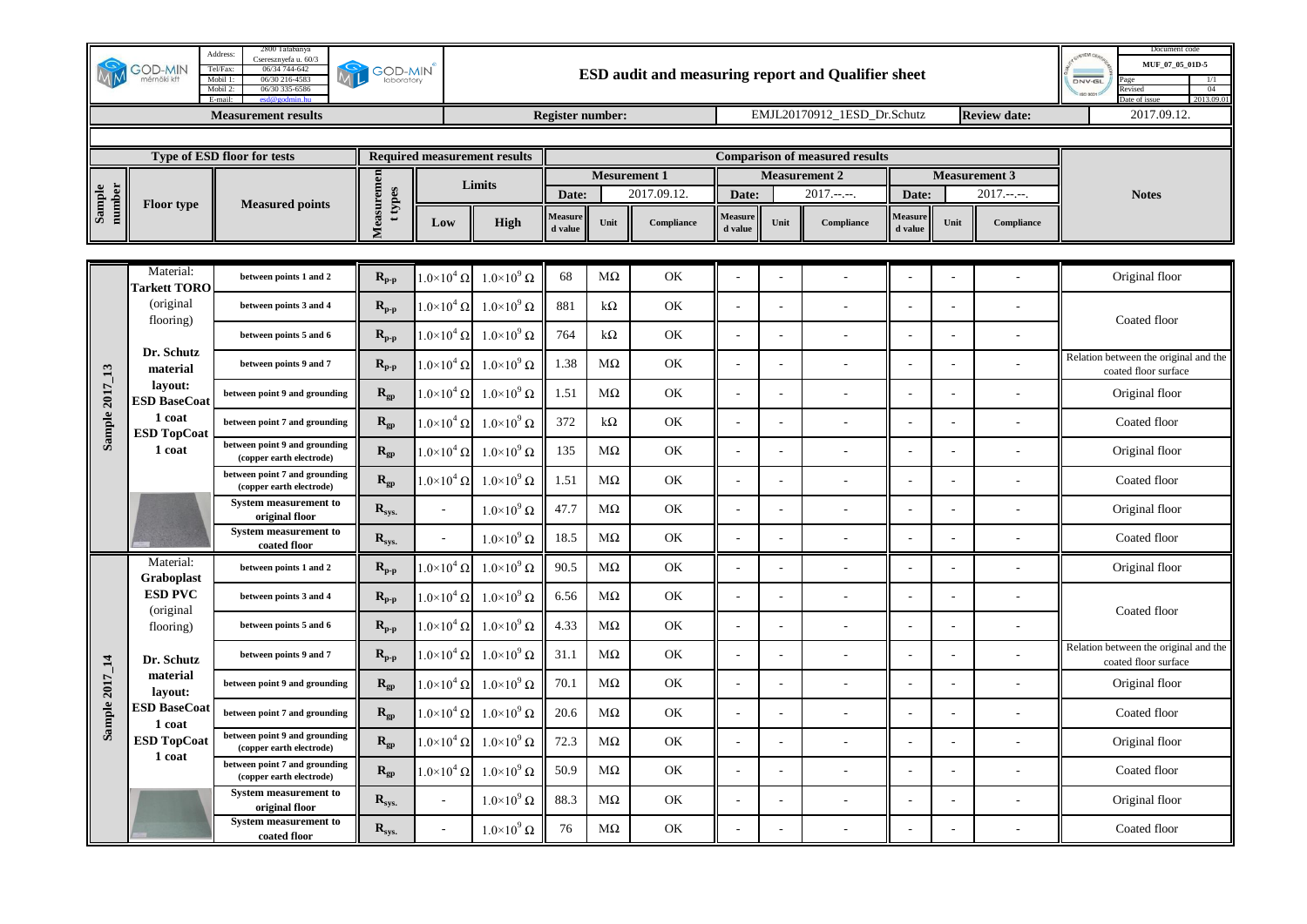|                                                      | <b>GOD-MIN</b>    | 2800 Tatabanya<br>Address:<br>Cseresznyefa u. 60/3<br>06/34 744-642<br>Tel/Fax:<br>06/30 216-4583<br>Mobil 1:<br>06/30 335-6586<br>Mobil.<br>E-mail:<br>$esd@$ godmin.hu | <b>GOD-MIN</b><br>N        |        | <b>ESD audit and measuring report and Qualifier sheet</b>                    |                             |       |                      |              |  |  |  |  |
|------------------------------------------------------|-------------------|--------------------------------------------------------------------------------------------------------------------------------------------------------------------------|----------------------------|--------|------------------------------------------------------------------------------|-----------------------------|-------|----------------------|--------------|--|--|--|--|
|                                                      |                   | <b>Measurement results</b>                                                                                                                                               |                            |        | Register number:                                                             | EMJL20170912 1ESD Dr.Schutz |       | <b>Review date:</b>  | 2017.09.12.  |  |  |  |  |
|                                                      |                   |                                                                                                                                                                          |                            |        |                                                                              |                             |       |                      |              |  |  |  |  |
| <b>Type of ESD floor for tests</b>                   |                   |                                                                                                                                                                          |                            |        | <b>Required measurement results</b><br><b>Comparison of measured results</b> |                             |       |                      |              |  |  |  |  |
|                                                      |                   |                                                                                                                                                                          |                            |        |                                                                              |                             |       |                      |              |  |  |  |  |
|                                                      |                   |                                                                                                                                                                          |                            |        | <b>Mesurement 1</b>                                                          | <b>Measurement 2</b>        |       | <b>Measurement 3</b> |              |  |  |  |  |
| e<br>ber<br>$\overline{\text{Sam}}$<br>$\frac{1}{2}$ | <b>Floor type</b> | <b>Measured points</b>                                                                                                                                                   | E<br>-83<br>$\Delta$<br>E, | Limits | 2017.09.12.<br>Date:                                                         | $2017 - -$<br>Date:         | Date: | $2017.---$           | <b>Notes</b> |  |  |  |  |